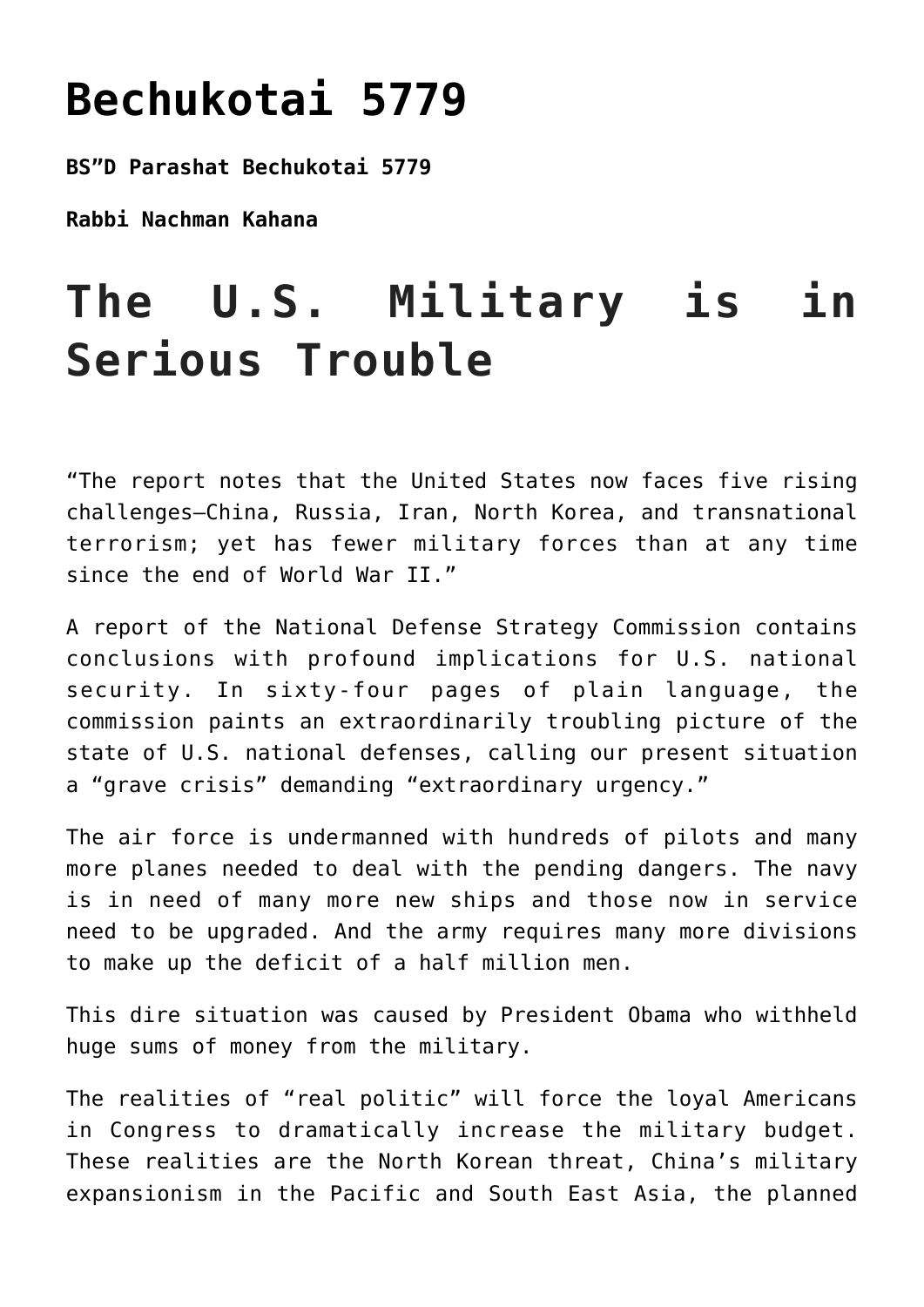monopolization of raw materials in Africa by the Chinese, the Iranian nuclear threat and their plans to engulf the oil rich states of the Gulf, and Islamic expansion in Africa. All these and much more will force President Trump or the one who will follow him, to sign bills to expand the US military as never before. To this add the necessity to have a very large internal police force as part of the Department of Homeland Security.

And as the military grows, the inevitable result will be its growing influence on the government and the nation's legal process.

But what does this have to do with the Jewish communities of America?

Answer: It will create a situation whereby aliya will be difficult for many families and close to impossible for others.

The increase in military might and the very large internal police force of the Department for Homeland Security will, by necessity, require the reinstatement of the Selective Service Act. Your sons and daughters will be drafted into the US army.

There will be no exemptions for divinity students, and no more one or two-year learning stints in a yeshiva in Eretz Yisrael. When the law is reenacted, young men and women from the ages of 14 to 28 will be prohibited from leaving the country.

To make matters worse, it will be necessary to limit the dollar flow out of the country in order to finance such a large internal and external military.

Between the draft and the limited foreign spending, aliya will become a dead issue.

Following is a short story I wrote, which appears in the first volume of my book "With All Your Might," to illustrate the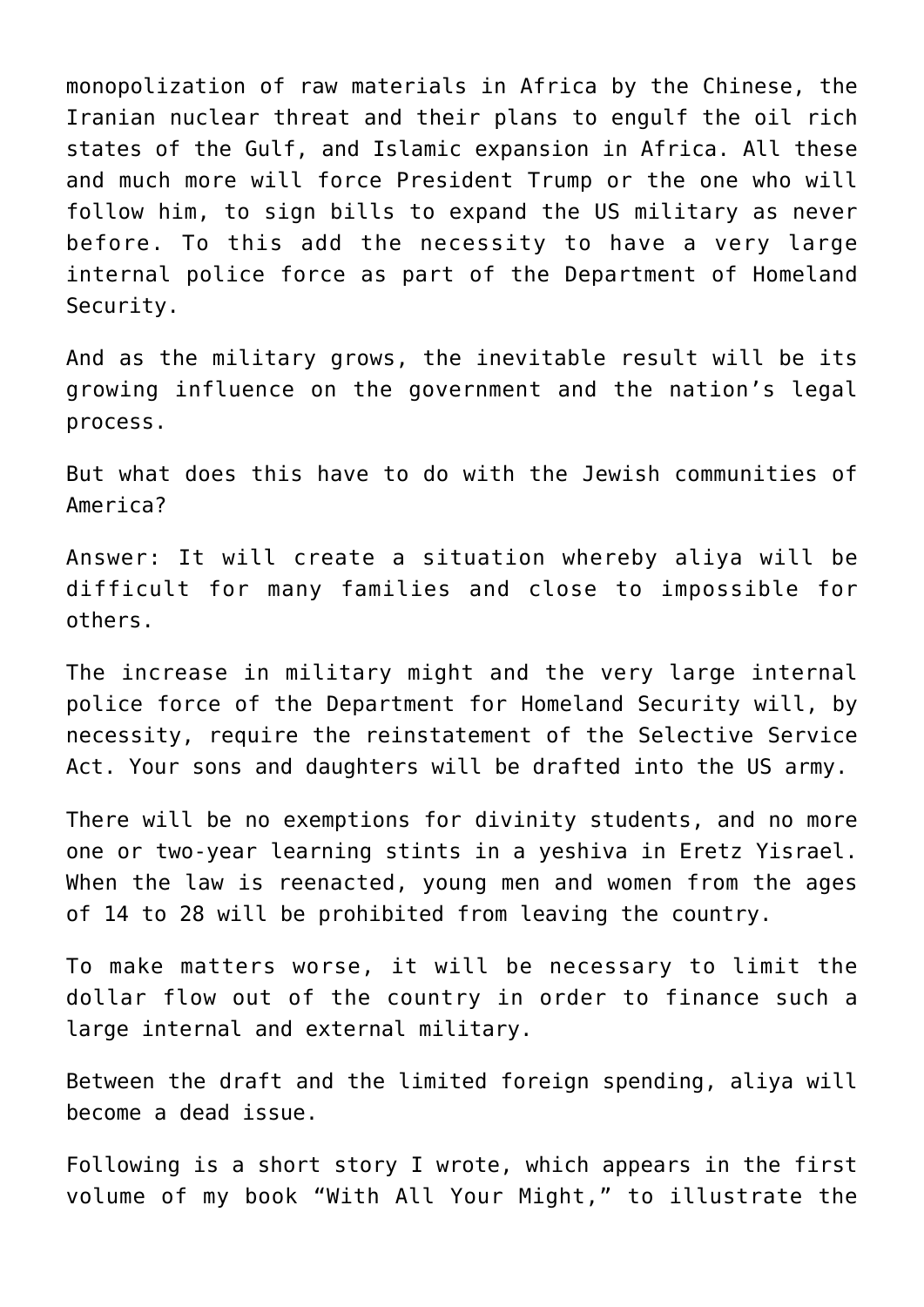point:

The phone rang in the nearly empty, topsy-turvy home of the Levines as they prepare for their aliya to Eretz Yisrael.

Mrs. Beth Levine nervously let the wrapping cord fall from her hand as she ran to answer the phone. Too late. The light on the phone's base signaled that there was a recorded message.

She pushed the "play" button and a familiar voice spoke: "Hello, this is Miri from Nefesh b'Nefesh. I have two messages for you; a happy one and another, a bit disappointing. The movers will be coming to your home tomorrow morning, Monday, at exactly 7:00 AM, so please be ready. And the not so happy news…I know how much you wanted the three ABC seats by the window, because of your names Al, Beth and Carol, plus the adjoining D seat of the middle section for David, on this Thursday's flight. But because you are a family of four you were assigned the four DEFG seats in the middle section. In any event, the thrill of going on aliya will certainly overshadow such minor irritations. Aliya tova!"

Miri was so right, Mrs. Levine thought to herself. The thrill of a dream-come-true leaves no room for such mundane issues as seating on a plane; although it would have been nice to see the coastline of Israel drawing closer as the "wings of eagles" brought them home.

Al and Beth Levine had decided to come on aliya five years ago, when Carol was ten and David had his bar-mitzva. However, it took five years for Al to find a suitable replacement in his law firm; in addition, selling the house for the right price was a protracted process. But thank God, the local shul bought it to serve as the community home for whichever rabbi would be serving at the time.

In the interim, the Levines kept up with current events in Israel, as well as developments in the Middle East, and kept their dream alive.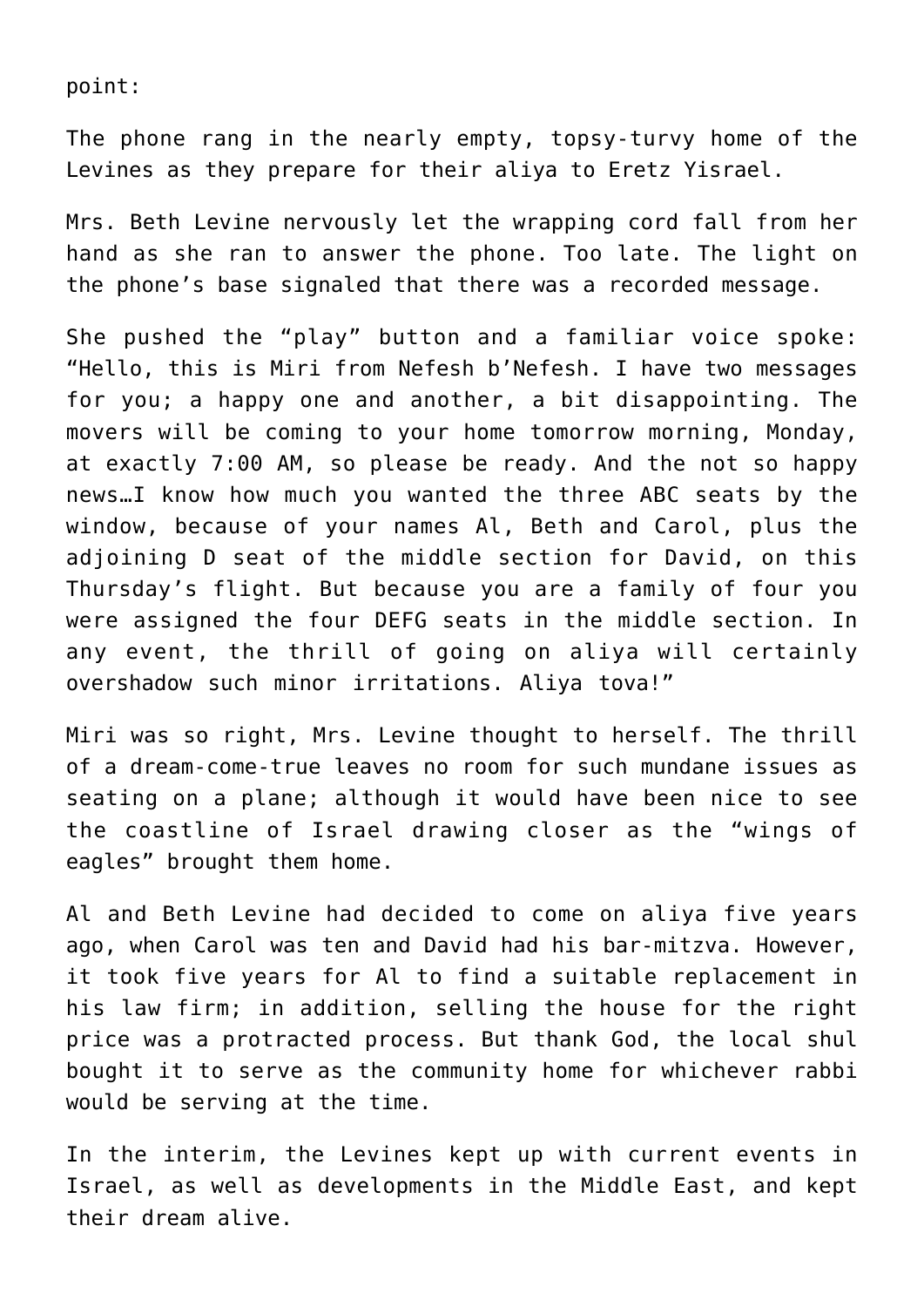Tensions were high. Iran, patron of the murderous Hezbollah and Hamas gangs, continued to develop a nuclear capacity. The United Nations Security Council passed a limited economic boycott resolution against Iran, and in an angry knee-jerk response, the Iranians decreased their sale of oil, causing the world price to jump to \$100 a barrel! As if this was not bad enough, Venezuela's leftist president signed a ten-year agreement to sell its oil exclusively to China, which brought the price of gas at the pump to \$7 a gallon, with no sign that this would be the final price.

But none of this could detract from their decision to come on aliya.

David is to begin Bar Ilan University right after the holidays and Carol is registered in the Ulpan in Kiryat Arba. David was the crisis person in the decision. Youngsters of his age in Israel are drafted into the IDF, but David was promised that he would be permitted to finish his BA uninterrupted by army service.

With this issue behind them, there was really nothing to prevent the Levines from taking the step of a lifetime.

The one annoying factor in their aliya was the attitude of some relatives and friends, who, perhaps for reasons of jealousy or personal weakness, were very critical their plans. "What's the rush? Wait until the children finish school. You're now at your peak earning power. Is this the time to leave?"

On the other hand, the Rabbi was wonderful. On Shabbat, he spoke from the pulpit on the mitzvah of living in Eretz Yisrael. He praised the Levines, saying how they would be missed in the many areas of their community involvement. Al for giving up his Sundays in order to coach the shul's little league team; Beth for being the Shabbat kiddish coordinator; Carol for helping her mother with the kiddishes and David for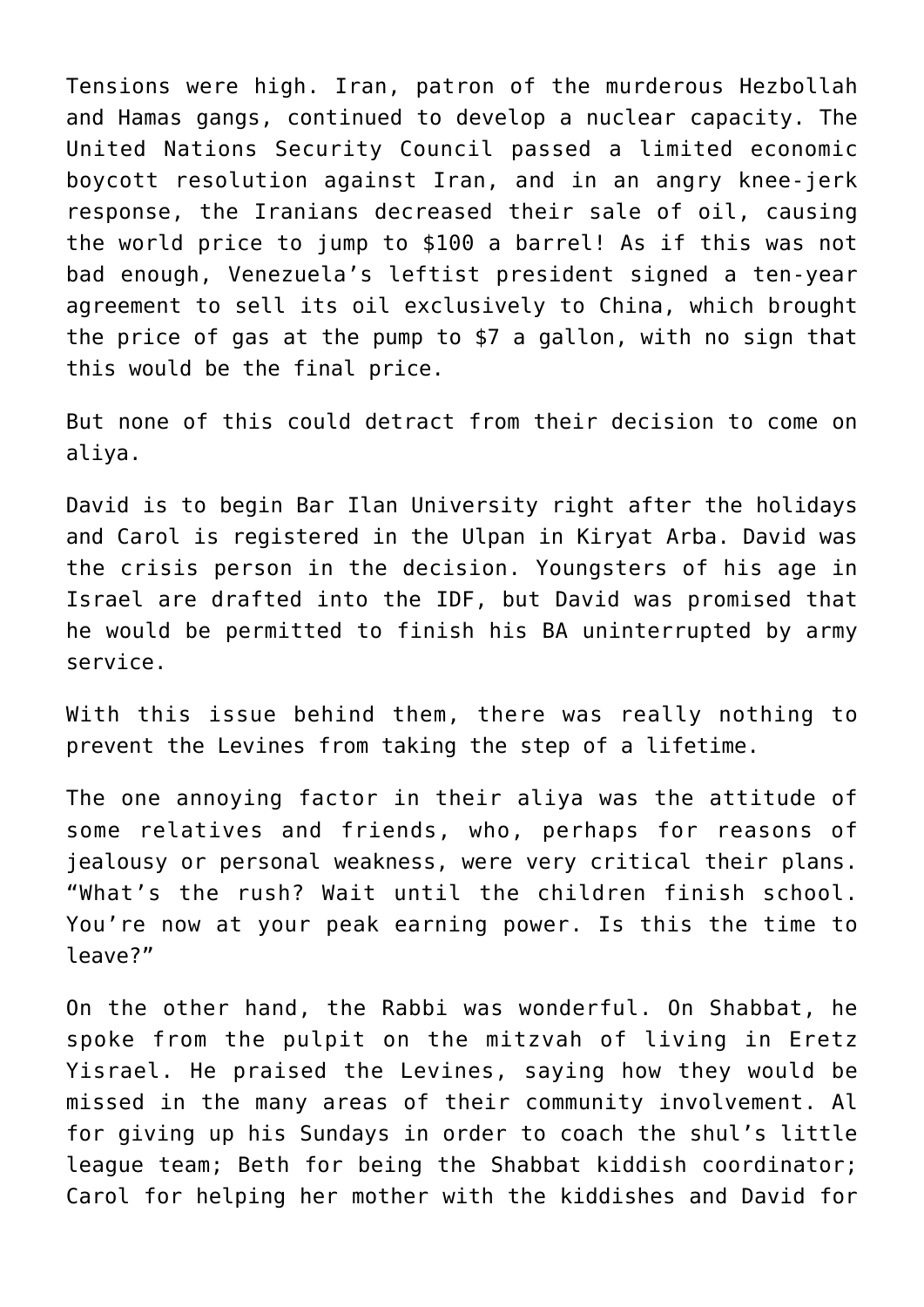managing the shul's teen activities.

But, of course, the Rabbi was careful to point out that the mitzvah of living in Eretz Yisrael was in the category of a four-cornered garment, which although not mandatory to wear, if one should do so he would be required to attach to it tzitzit and merit a mitzvah. So too, one is not required to "go up to the land" until the Mashiach comes, but if one should do so he merits a great mitzvah.

To their skeptical friends and relatives, Al would respond that there have been so many warnings of late that the time has come to go home. So, if not now, when?

The following day, on Monday, true to Miri's message, the movers arrived at 7:00 AM sharp to take all the worldly possessions of the Levine family to the packing company, and from there to Israel.

Packing was an unforgettable experience.

Beth Levine stood wondering how they "succeeded" in 20 years of marriage to accumulate so much "stuff". They began in the attic, which served as a nostalgic trip into the past. Many memories were evoked as they rummaged through their possessions. The less-than-modest wedding gown which Mrs. Levine did not want her Carol to see. A 78 RPM record player, Al's catcher's mitt, which he could not part with. Old photographs from the Pineview and Pioneer Hotels and summer camps. How these experiences have sweetened with time.

But life goes on. And with a mental scissors, they will be severed in the light of the new life in the Promised Land.

Eventually, much was given away, more was thrown out, and the necessary articles were now packed in cartons to be shipped off.

In the packing process, the Levines concluded that Moshe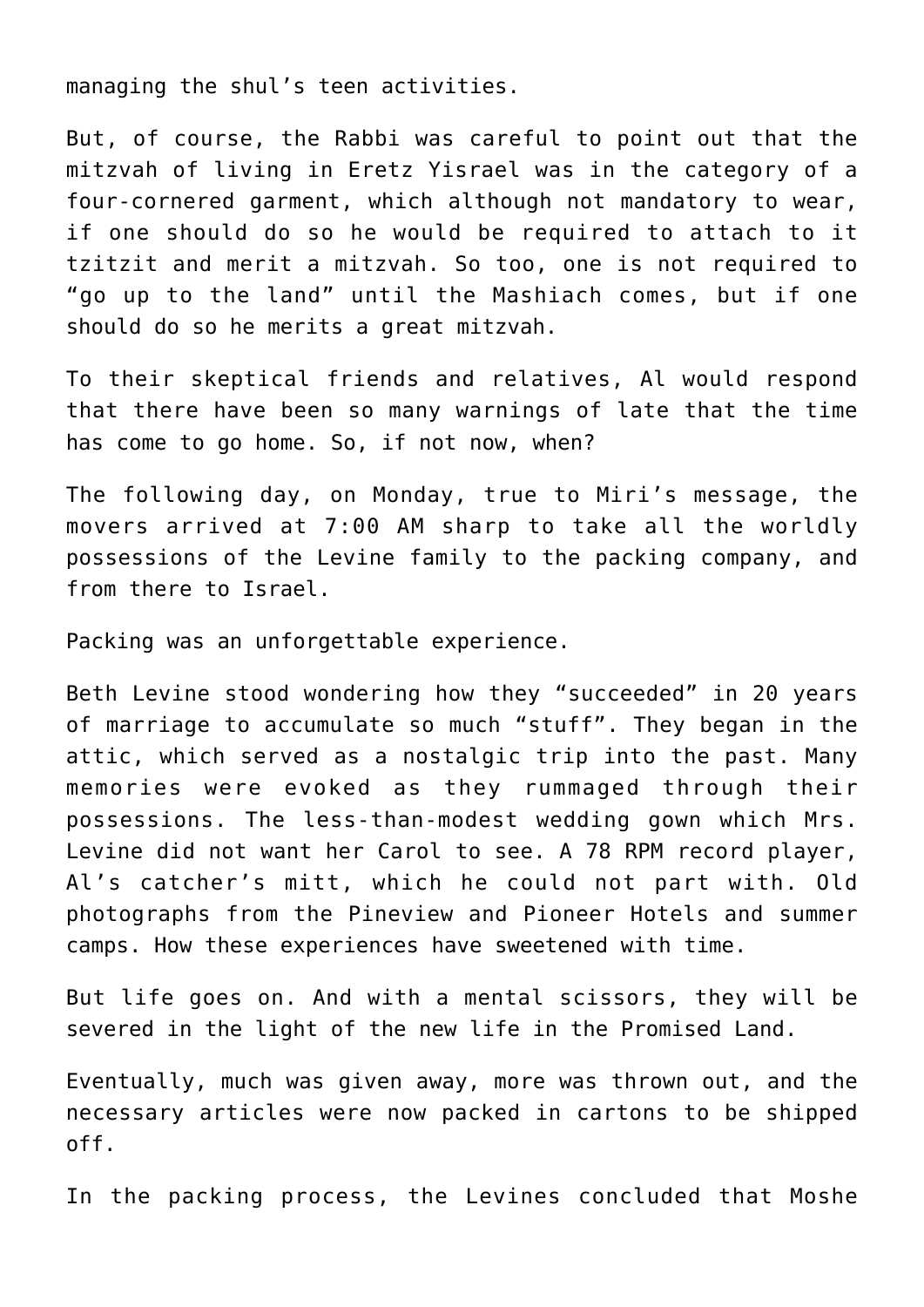Rabbeinu was so right in ordering the Jews to leave with only a few matzot, because if they would have been permitted to bring their possessions, we would still be in Mitzrayim.

Ten in the morning and the movers had finished about half the work. A Western Union messenger suddenly arrived with a telegram for Mr. David Levine.

Al signed for it, opened the envelope and read aloud.

"Greetings. You are hereby informed that The President of the United States of America and Commander in Chief of the Armed Forces, and Congress in emergency session, have passed the Selective Service Act of 2013, to be enforced immediately. You are hereby ordered to report on May 14, 2013 to the Induction Center at 1948 Independence Avenue for induction into the armed services for a period of not less than three years. You will be sent to Paris Island, Georgia, to commence basic training as a proud United States Marine. Your passport will be on hold until the completion of your military service. Good luck and God's speed to you in the service of your country."

Al handed the telegram to Beth as the phone suddenly rang. He got there too late to answer, but the light on the phone's base signaled that there was a recorded message.

Al pushed the "play" button and a familiar voice sounded.

"Hello, this is Miri again from Nefesh b'Nefesh. Good news. Due to several unexpected last-minute cancellations we have been able to get for you the three ABC seats near the window and the D in the middle. Derech Tze'lei'cha."

HaShem works with a stopwatch!

But, unfortunately for the Jews of America, the reply of their rabbinic halachic experts will simply be that as citizens of the United States, which has given so much to the Jewish people, if there will be a draft then it would be a Torah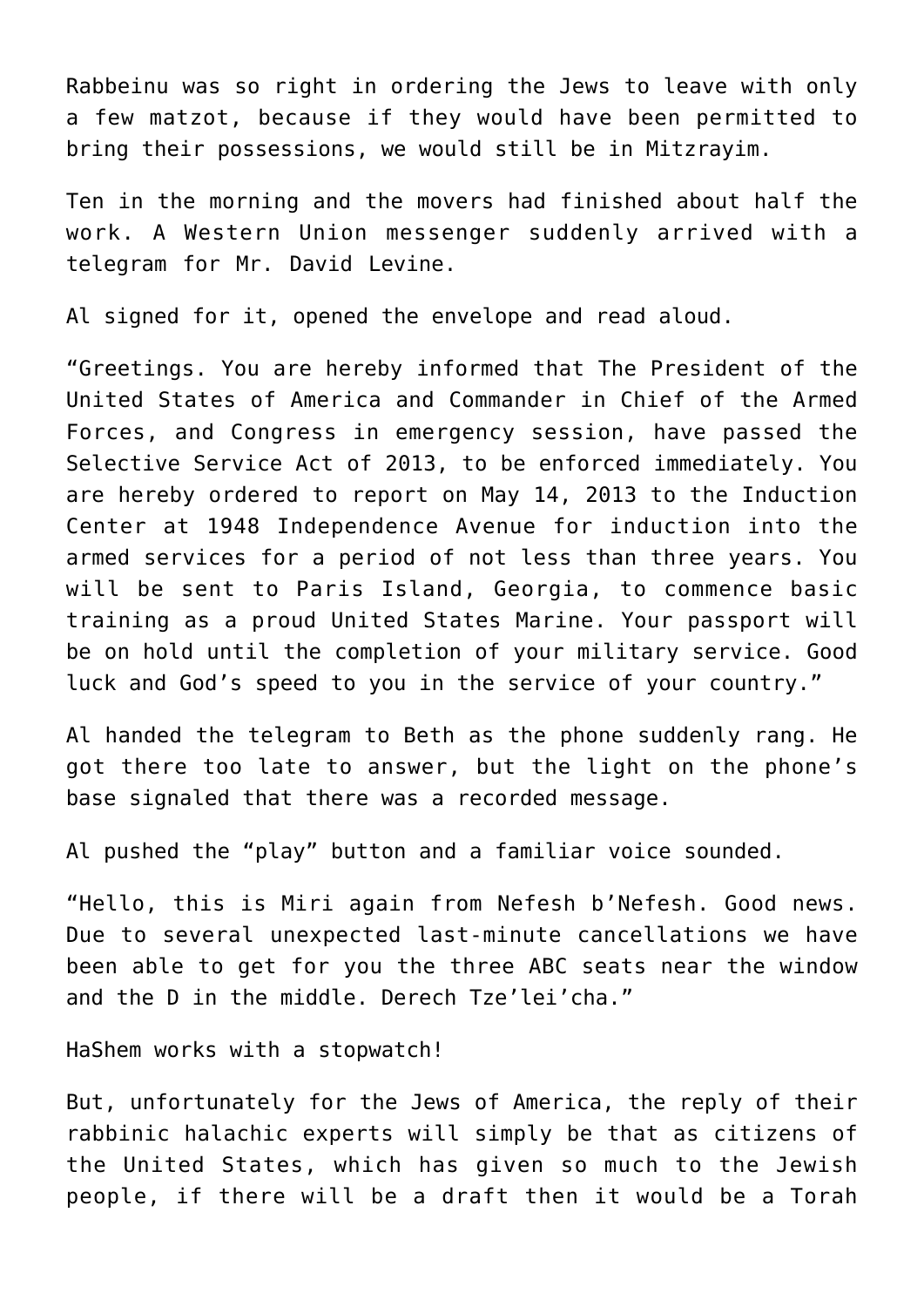obligation to close the Gamarot and answer the call.

## **Here in The Land…**

There is an anecdote which is no longer relevant. Why did the Jews wander for 40 years in the desert before coming into Eretz Yisrael? Because Moshe was searching for a place in the Middle East where there was not one drop of oil or gas.

Today, Baruch HaShem, in view of the huge gas and oil finds in the waters off our coast, Israel will soon be a major gas exporter. In fact, our gas finds are the largest ones discovered in the world in the last decade.

The oil in the ground of the Medina which can be released by fracking is estimated to be larger than the oil reserves in Saudi Arabia!

Not bad for a country the size of New Jersey, whose claim to be the Torah capital of the world goes unchallenged. Whose scientific achievements are at the cutting edge of all scientific disciplines. Whose military, although small, is the smartest in the world which the three hundred million Arabs in the immediate vicinity do not dare to challenge.

In Medinat Yisrael, reality is not what you see but what the hand of HaShem performs behind the curtains of history.

HaShem still has much to do here before we can sit back and celebrate the coveted "yom sh'kulo shabbat" – a time which will be as a never-ending Shabbat. But it WILL happen, and happy is the Jew, in this world and in the next, who merits to take part in the return of HaShem's shechina (holy spirit) to Eretz Yisrael.

Shabbat Shalom,